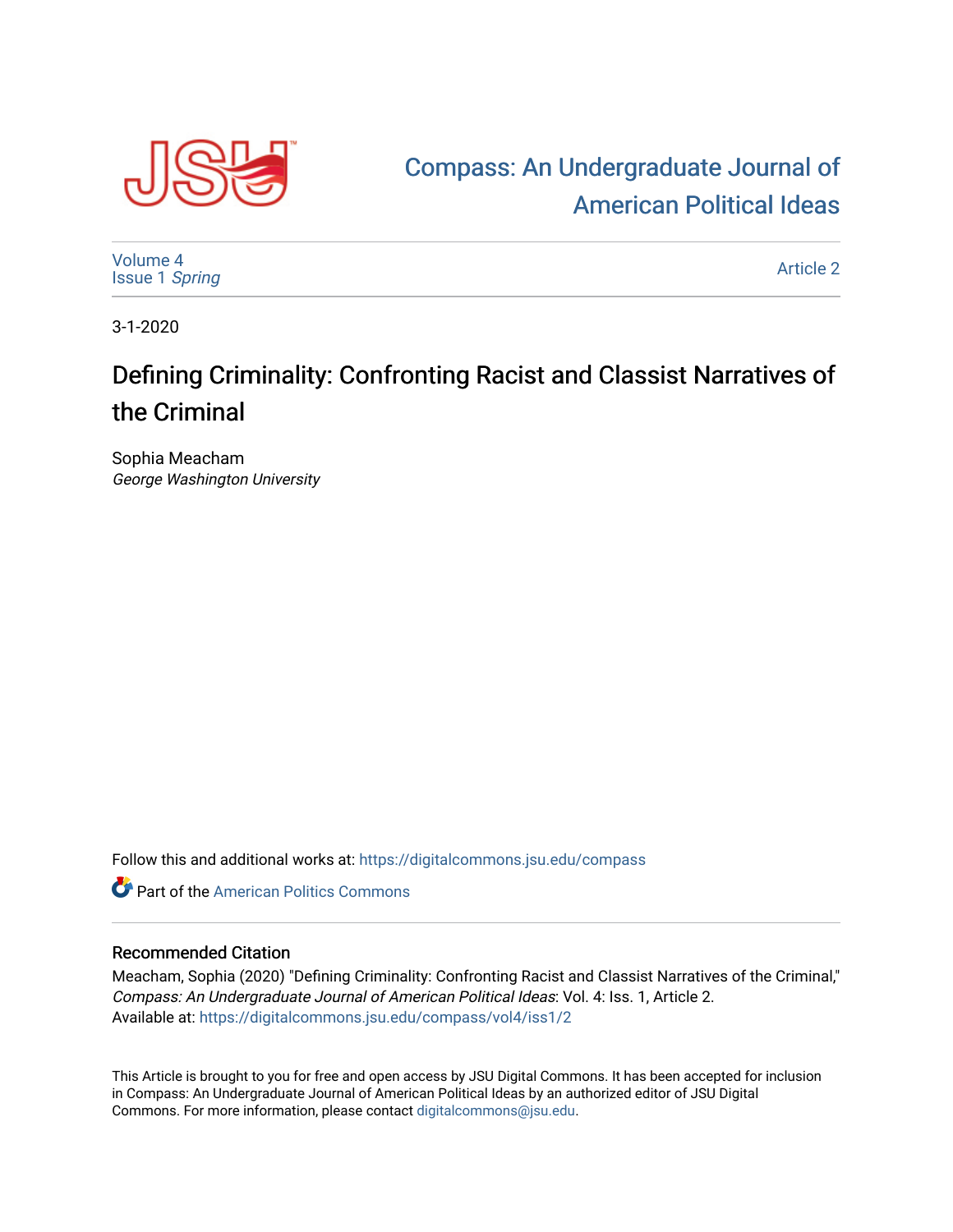Title:

Author: Sophia Meacham

University: George Washington University

Biography: Sophia Meacham is now at the Columbia College of Arts and Sciences at George Washington University where she is pursuing a Masters degree in Media and Strategic Communications. This research was conducted as an independent study by the author as an undergraduate at Smith College.

*Abstract:* Defining someone as a criminal carries serious consequences for the individual in terms of a denial of resources, increased surveillance, incarceration, and dehumanization, and also for society as a whole.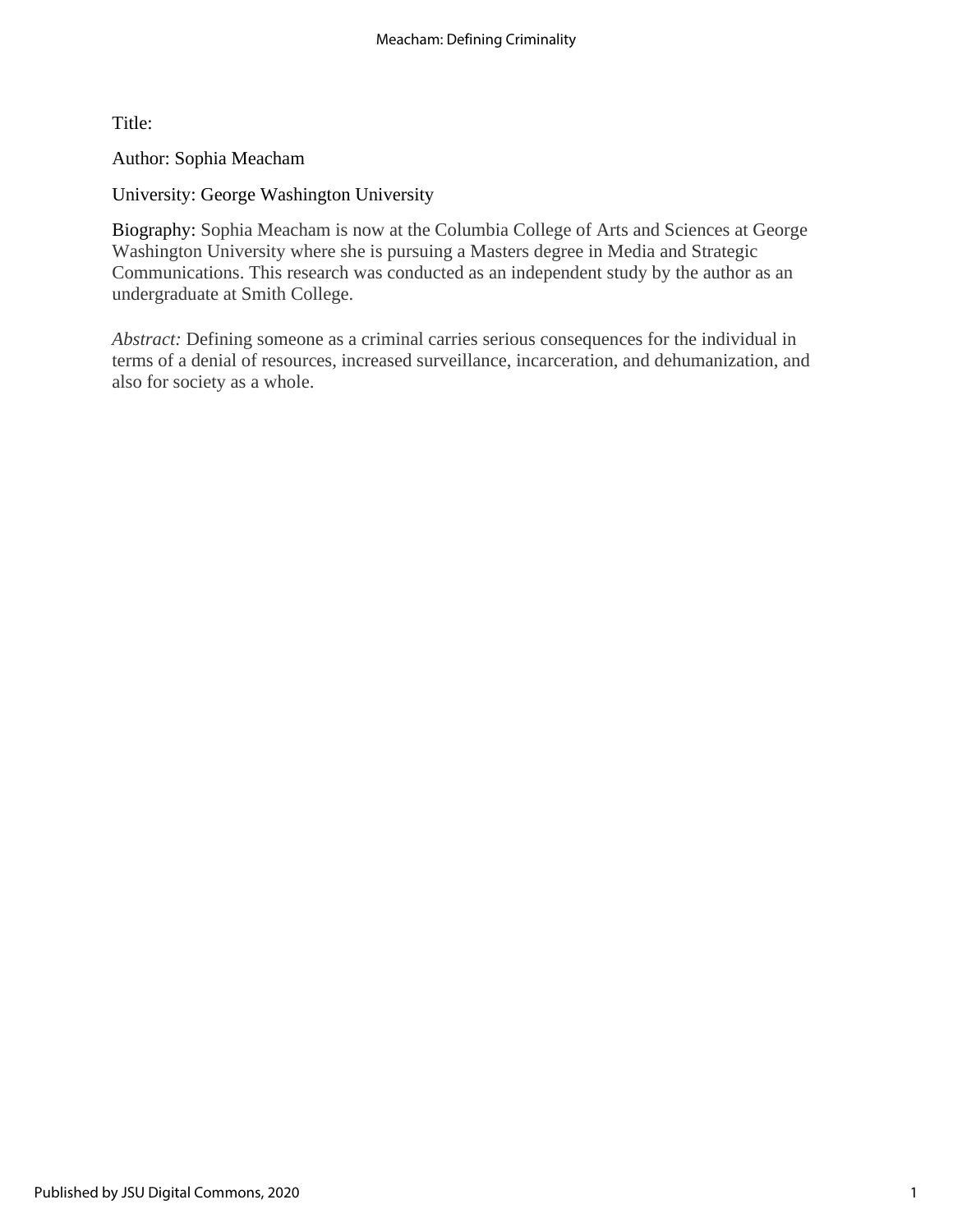While the United States is often thought of as being one of the most democratic and free countries in the world, a look at the rates of US incarceration reveals a different image. The US incarcerates more people than any other country. Even more astonishing is that this enormous increase in incarceration has occurred over a relatively short period of time. In US state and federal prisons alone, the number of incarcerated people from 1974 to 2000 increased sevenfold ("Criminal Justice Facts"). However staggering this trend, it reflects only the number of those physically incarcerated in state and federal prisons. Tens of thousands of people, although not physically behind bars, still find themselves under constant surveillance by the US criminal justice system through parole or probation and are not included in these numbers. To make matters worse, any kind of contact with the criminal justice system can put an individual's access to social welfare programs in jeopardy, further limiting resources for ex-offenders even as data suggest that these programs are proven to reduce recidivism rates. Even if an ex-offender is able to obtain social assistance, they will be subjected to constant surveillance upon which that assistance is dependent. Thus, for those already in precarious socio-economic positions it often only takes one penal sentence to establish a lifetime of contact with the carceral state.

Defining someone as a criminal carries serious consequences not just for the individual, but also for society as a whole. Yet criminality is not a static concept: it has evolved over time to enhance the function of power and control in our society which is ultimately dangerous for everyone's freedom. Social welfare is one of the most important safety nets available to economically vulnerable people but as the state chips away at these programs and increases restrictions on who can receive assistance – often explicitly excluding ex-offenders – it reinforces the constructed concept of who a criminal is and exculpates itself from its role in the creation of these disparities and the criminal identity itself.

Michel Foucault's concept of "the monster" (Abnormal 2003) is helpful to understand the social effect and individual consequences of the administration of the criminal identity. In his examination of the "human monster," Foucault argued that the ways we understand the monster have not remained static but rather have evolved to meet the needs of the state. He argued that monsters were first understood as a sort of undefined conundrum, figures that both reside within and outside society (Foucault 2003). However, in order to define and rationalize the monster, they came to be defined by a "monstrosity of conduct" which then allowed the monsters to be more effectively punished and controlled (Foucault 2003, 73). Author Bernard Harcourt has found that what constitutes crime itself has also evolved to include anything that threatens daily order (Harcourt 2011). This means that even something as minor as littering or loitering could be considered a criminal act. Foucault and Harcourt not only show how the definition of criminality is continuously evolving but also that it has come to define anyone who disrupts order. This has serious consequences for all of society as now the state is justified in identifying an individual as a "monster" or "criminal" and punishing them for committing an ever-expanding list of crimes.

Furthermore, Foucault, in his critique of the psychiatric opinion, argued that the way the narrative of the criminal has been formed has had the express purpose of extending punitive power to punish individuals for traits like poverty or lack of education which are not violations of the law (Foucault 2003). This marries criminality to identity, effectively making the criminal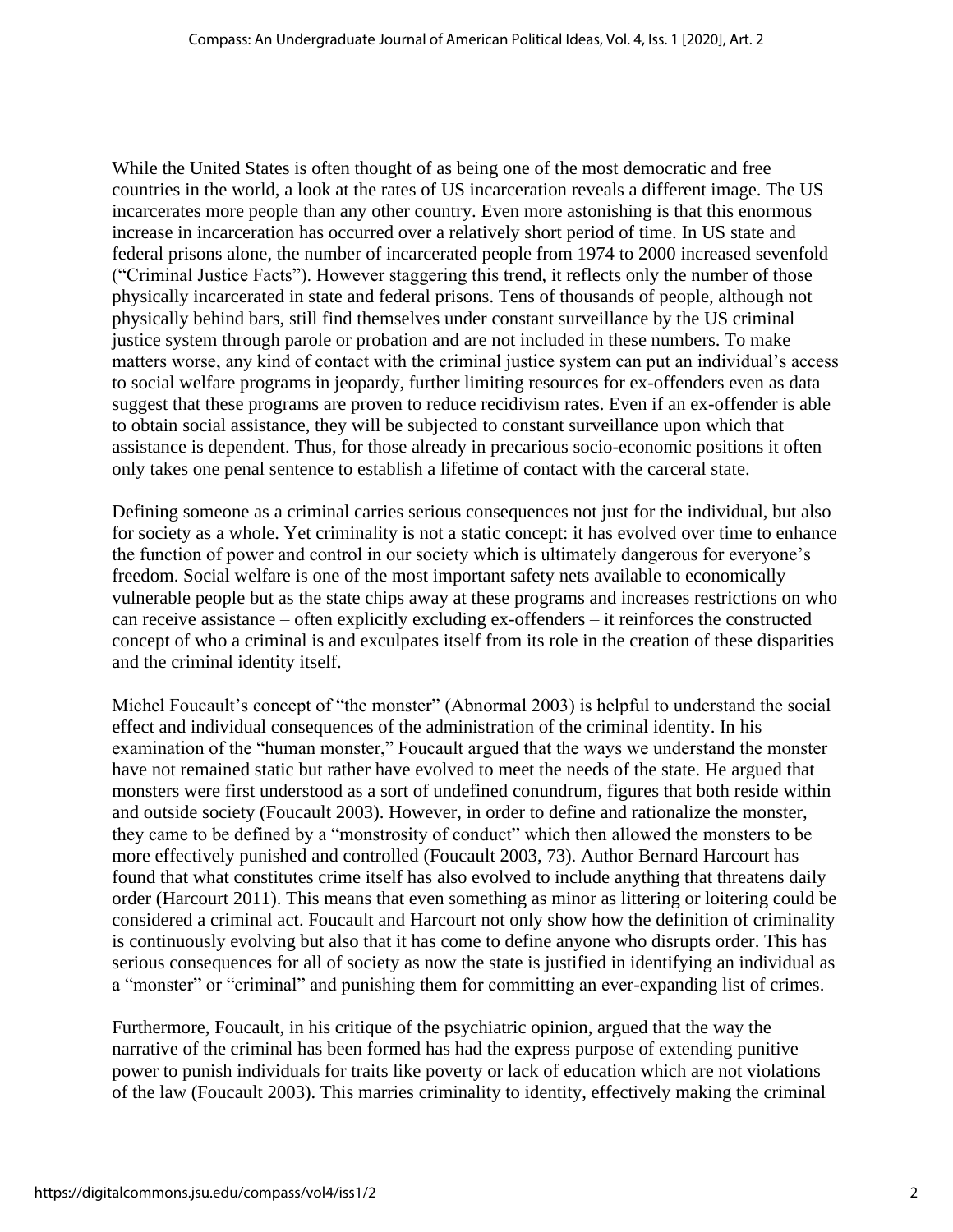identification inescapable. Therefore, it becomes clear that by expanding the definition of crime to include anything that threatens order while simultaneously making the criminal identification inescapable, criminality is a tool of power. Authors such as Michelle Alexander, Lani Guinier and Gerald Torres have further illustrated the specific ways in which criminality has evolved in the US to identify poor people of color as criminal, not because this group commits more crime than any other group, but because they possess the markers of the criminal. These authors have argued that colorblind rhetoric which includes "law and order" rhetoric or "tough on crime" rhetoric aids the criminal identification of poor people of color. Because this language is formally colorblind, it has proliferated in both our social and political spheres as a legally permissible tool of discrimination, upholding and justifying power structures that continuously disenfranchise poor people of color. In this system, an individual does not have to commit a particular criminal act to merit criminal identification. Simply possessing the traits or markers of the criminal can serve as justification for punishment, surveillance, incarceration, and dehumanization.

Colorblind rhetoric has had a clear role in the expansion of the penal system into society. Alexander argues that the history of colorblind rhetoric was first used at the end of the Civil Rights as a way to reestablish a racial hierarchy (Alexander 2010, 40). In order to function, this hierarchy would have to be formally "race-neutral" so that one could not easily point at any specific policy or law and claim that it was racist or discriminatory. This is precisely why, Alexander claims, the colorblind phrase "law and order" emerged in the 1950s to link "opposition to civil rights legislation to calls for law and order, arguing that Martin Luther King Jr.'s philosophy of civil disobedience was a leading cause of crime" (Alexander 2010, 40-41). The colorblind language of "law and order" proliferates in our political system and public consciousness as a new tool to identify those who broke the rules, in this case identifying black protesters as criminals.

Unsurprisingly, this language did not remain static, and eventually evolved to include "competing images of the poor as 'deserving' and 'undeserving'," the idea being that public assistance should be reserved for those who "deserve" it, rather than the "monsters" or the "criminals" (Alexander 2010, 46). Colorblind "law and order" rhetoric identifies poverty as a marker of the criminal. In American society, colorblindness goes a step further to reinforce the idea that poor people of color are criminals. This hierarchy of "deserving" and "undeserving" poor is entirely constructed and reinforced by the narrative of the criminal. The idea that some poor people are more "deserving" of welfare than others, specifically the others that Ronald Reagan repeatedly referred to as "welfare queens," served to exacerbate the racial divide in US politics and society and became a tool to help mobilize political support. This colorblind rhetoric flows from the mouths of politicians of every political ideology. President Clinton was responsible for legislation that significantly reinforced this idea of "law and order." The 1994 Crime Bill was "hailed as a victory for the Democrats, who 'were able to wrest the crime issue from the Republicans and make it their own'" (Alexander 2010, 56). Both political parties compete against each other to appear increasingly more "tough on crime" because using this colorblind rhetoric proved effective in garnering public support.

Colorblindness is not just a tool to limit resources to those identified as "undeserving," expand the penal system, and enhance political power, but also to exculpate the state from any role in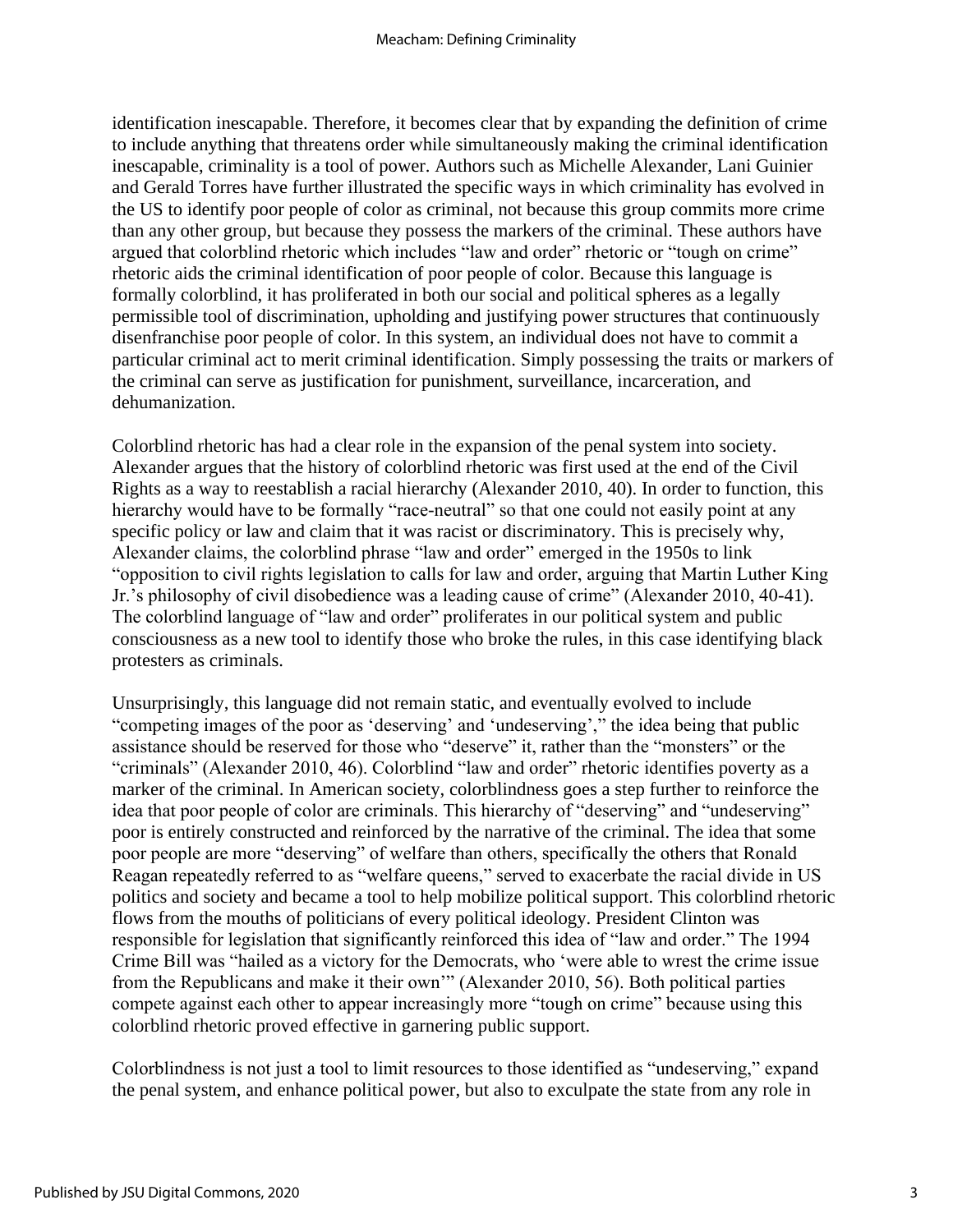systemic racism. As Guinier and Torres wrote in The Miner's Canary, the use of colorblindness not only places the full responsibility for the effects of racism onto the individual, but also strategically places the burden of racism itself on the individual as "most people who oppose racism today believe that it is a psychological condition" instead of as something institutional (Guinier and Torres 2009, 43). Thus, colorblindness not only operates to identify the criminals but also "locates the problem in the individual" (44). In this way, the underlying racist power structures in our society may continue undisturbed, protected by colorblindness. In a colorblind society, one can efficiently place blame for both the expansion of the prison system and discrimination onto the individual. If racism is a psychological condition and criminality is already predetermined according to specific traits, then there is no reason to question or change the status quo. In fact, by invoking the image of the "criminal" through colorblind language, politicians have been able to systematically defund social welfare and vastly increase their investments in the penal system over a remarkably short period of time with little to no social or political repercussions.

Part of the reason policy makers have been able to escape scrutiny is because many laws surrounding public assistance and criminal justice are formally "equal." However, this intentionally ignores the fact that such laws impact people of color significantly more. The result, "after formal, state-sanctioned barriers to individual mobility are removed," is that "any continuing inequality must result from the personal failure of individuals or, in its modern iteration, the dysfunction of black culture" (Guinier and Torres 2009, 35). Colorblindness assumes pre-existing equality for all people, essentially asserting that the "individual has no historical antecedents, no important social relationships, and no political commitments" (38). The individual exists in a society which is formally equal but which still carries all of the same discrimination. However, that discrimination becomes institutionalized by colorblindness as, placing the burden of both discrimination and the failure to overcome it upon the individual, there are few or no options left to challenge the system. In a kind of paradox, racist, classist narratives about poverty and criminality are permitted under a "colorblind" system. If the sociopolitical and socio-economic status of an individual exists in a vacuum, then the only explanation that colorblindness permits when faced with a fact such as "people of color make up 37% of the U.S. population but 67% of the prison population" ("Criminal Justice Facts") is the "the dysfunction of black culture." This paradox is mirrored throughout the prison and social welfare system in the US creating seemingly illogical public policy decisions.

Following the welfare reforms implemented through the Personal Responsibility and Work Opportunity Reconciliation Act of 1996 (PRWORA), states changed the way they allocated funding for social welfare programs. One of the "central tenets" of this reform is that "cash assistance should provide temporary support while a family engages in required activities to help it connect to or prepare for work" (Schott et al. 2015). However, according to a 2015 report by the Center on Budget and Policy Priorities, there are only 12 states that spend over 15% of the TANF block grant on work-related activities, including training services, transportation to work, and wage subsidies (Schott et al. 2015). Instead, the report found that about one-third of federal and state TANF spending in 2014 was devoted to "other areas" including initiatives to encourage "two-parent families" and "promote responsible fatherhood" (Schott et al. 2015). There is no question which group of "fathers" this initiative targets. According to the pre-constructed narrative of who is poor, irresponsible, and likely criminal, that individual is a person of color,